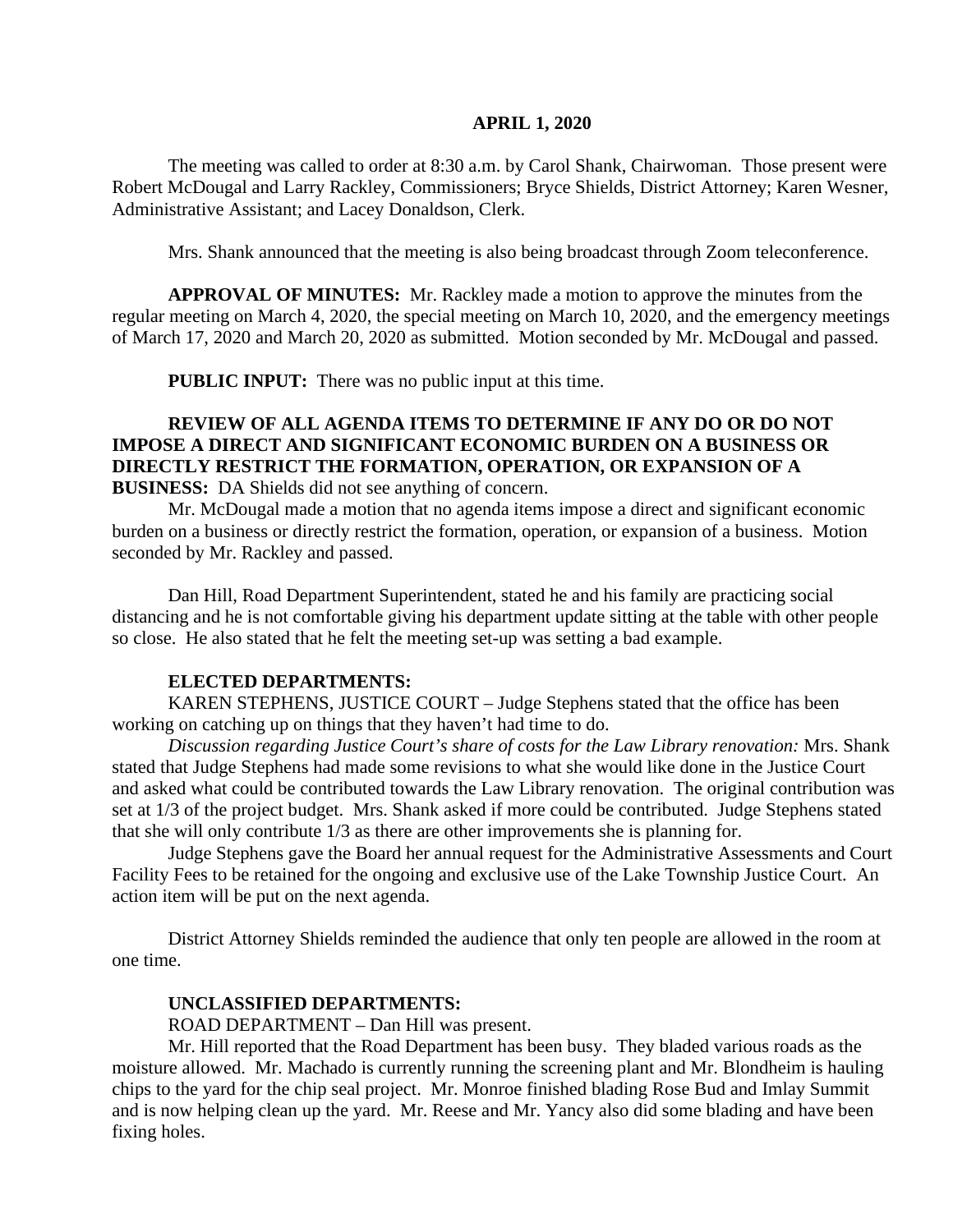### LANDFILL/RECYCLING – Dan Hill was present.

*Approval to go to bid for drilling and blasting at the Landfill:* Mr. Rackley made a motion to approve going to bid for drilling and blasting at the Landfill. Motion seconded by Mr. McDougal and passed.

RECYCLING – Mr. Rackley stated that the Recycling Center is closed currently until April  $10<sup>th</sup>$ . He asked if the Board thought it should be kept closed. Mrs. Shank felt it should be kept closed until April 30<sup>th</sup>. Mr. Rackley also informed the Board that they received a donation of several two gallon plastic jugs that have never been used. He has contacted 7 Troughs Distillery to ask if they would be interested in them for their hand sanitizer.

SENIOR CENTER – Mr. Rackley stated that they are continuing to deliver meals. 300 meals have been prepared and frozen to get through the next 3 weeks.

BUILDINGS AND GROUNDS – John Handka was present.

Mr. Handka stated that the new playground equipment is being installed. They are still doing business as usual, trying to social distance as much as they can. Mr. Handka does have some concerns and would like his crew to be able to rotate shifts. Mrs. Shank stated that it is on the agenda to discuss options and how the County moves forward concerning the pandemic. Mr. Rackley doesn't want to lay people off. Mrs. Shank stated that Humboldt County is putting people on paid Administrative Leave and will be billing the State. Mr. Shields also felt paid Administrative Leave is a good idea. There was also discussion about PPE (Personal Protective Equipment).

*Approval of change order for Courthouse Park Playground to include additional bark in the amount of \$4,200.00:* Mr. Handka stated that when the original bid was put together, they didn't realize how bad the old fill under the equipment was. The additional bark would fill in the area to the required height.

Mr. McDougal asked if this was necessary at this time, since the playgrounds are supposed to be closed. He also asked if this should be a current priority. Mrs. Shank stated that part of the issue is that the company is here now doing the work. If we wait, it will cost more. Mrs. Shank would recommend going forward. Mr. Handka stated that the increased amount is in his budget.

Mr. Rackley made a motion to approve the change order for the Courthouse Park Playground to include additional bark in the amount of \$4,200.00. Motion seconded by Mr. McDougal and passed.

*Approval to purchase break room furniture not to exceed \$550.00:* Mrs. Wesner recommended waiting till next year's budget. It was also suggested to get the chairs from the Community Center, as they still have some of the old ones available.

**DERBY FIELD AIRPORT:** CARMEN TURRILLAS, REQUEST FOR THE COUNTY TO PURCHASE A PLAQUE AND PHOTO INSERT ACKNOWLEDGING THE YEARS OF DEDICATED SERVICE TO THE DERBY FIELD AIRPORT BY CONNIE SMITH – Ms. Turrillas has a few of Mr. Smith's personal items she would like to see displayed along with a picture of him.

Mrs. Shank suggested that Ms. Turrillas work with Commissioner Rackley regarding the display.

Mr. McDougal made a motion to approve the request for the County to purchase a plaque acknowledging the years of dedicated service to the Derby Field Airport by Connie Smith, with the funding coming from the Airport Budget. Motion seconded by Mr. Rackley and passed.

**UPDATE ON PROGRESS OF SITE LOCATION, DESIGN, FUNDING, AMENITIES AND CONSTRUCTION OF FUTURE LAW ENFORCEMENT CENTER:** REVIEW OF APPRAISAL FOR APN'S 001-131-01 AND 001-131-07 LOCATED AT 925 CORNELL AVENUE, LOVELOCK, NEVADA; APPROVAL TO PROCEED WITH PURCHASE OF PROPERTY BASED ON THE APPRAISAL VALUE – Mrs. Shank stated that we received an appraisal of \$65,000.00. Mr. Rackley stated the current owner purchased it for \$135,000.00, so he doesn't think he would accept an offer of \$65,000.00.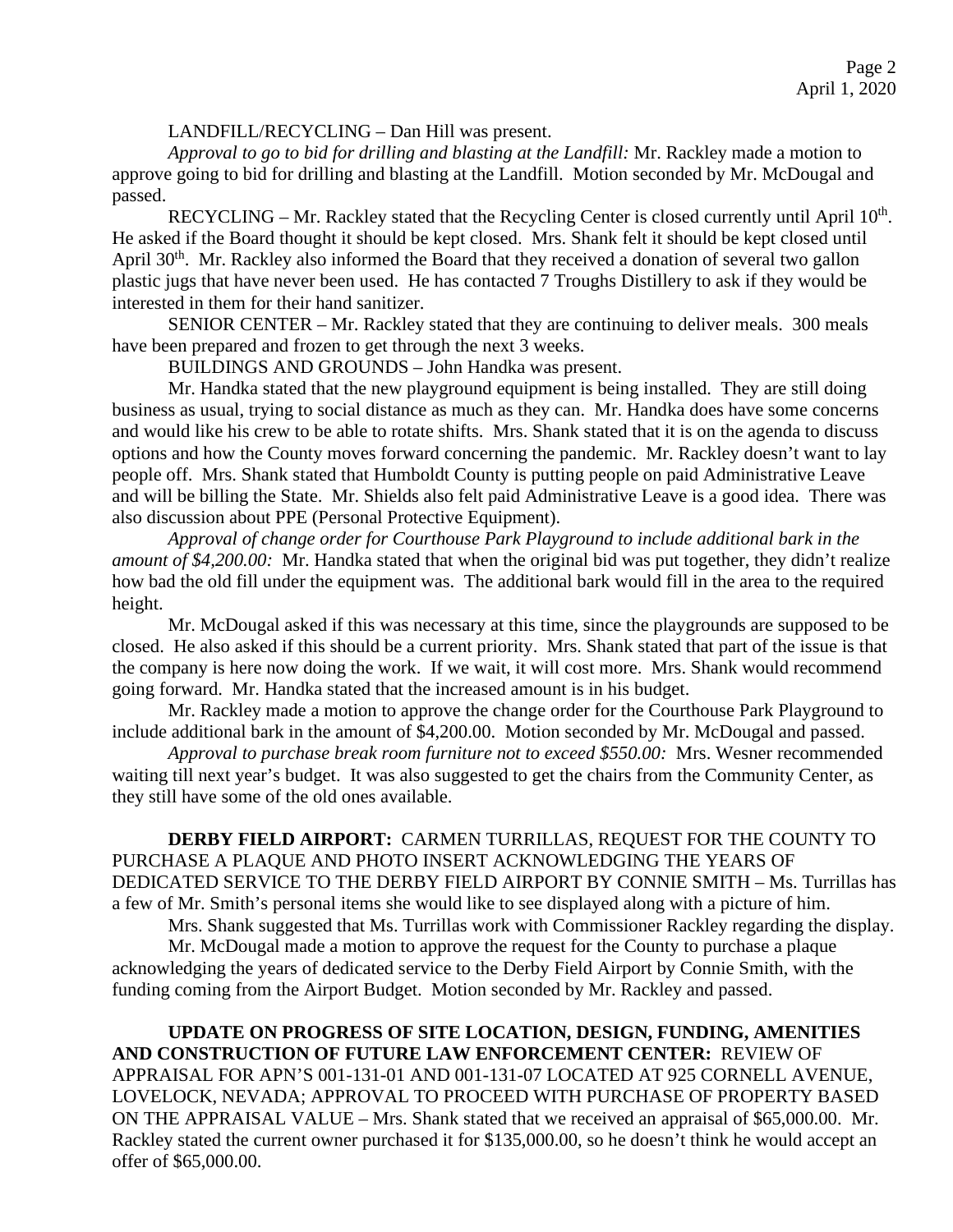Mr. Rackley stated that the Board does have an appraisal on another piece of land that they never acted on. This is the property located on Broadway and 8<sup>th</sup>. Mr. Rackley feels this is a better property and that the Board should make an offer based on the appraisal that was done in February of 2017, which was for \$220,000.00.

Mr. McDougal asked why Mr. Rackley felt the Broadway and  $8<sup>th</sup>$  property was a better option. Mr. Rackley stated that it is a bigger parcel and has better ingress and egress to the freeway. Mr. Rackley also stated that there would be an additional cost associated with the Cornell property to tear down the building.

Mr. McDougal stated that he was still in favor or the Cornell property as it is close to our current facility. Mr. Rackley asked if the County was limited to the actual appraised value. Mr. Shields stated that the Board could make specific findings as to why they would offer an amount over appraised value. Mr. Shields also stated that there was a significant cost difference between building an entire new facility and utilizing our current facility.

Mr. McDougal made a motion to direct the District Attorney to write up an offer for the property located at 925 Cornell Avenue based on the appraisal in the amount of \$65,000.00. Motion seconded by Mr. Rackley and passed.

### **UNCLASSIFIED DEPARTMENTS, CONT.D:**

COMMUNITY CENTER – Mrs. McKay submitted a written report.

PERSHING COUNTY FIRE / AMBULANCE DEPARTMENTS –

*LOVELOCK FIRE / AMBULANCE* – Chief Rodney Wilcox was present.

Chief Wilcox stated that the Ambulance Department is prepared for COVID-19. PPE (Personal Protective Equipment) is available for all staff. Chief Wilcox met with Dr. Van Gilder last night to discuss necessary precautions, etc. Chief Wilcox stated that the Ambulance has been busy. Their training has slowed down due to social distancing. Chief Wilcox attended a meeting with the Bureau of Land Management regarding the wildfire season. They have also inventoried the hazmat trailer.

Mike Heidemann called into the meeting and spoke about PPE. He also reported that the AFG (Assistance to Firefighters Grant) grant is currently under review. POOL/PACT will be reviewing their grant applications tomorrow.

APPROVAL TO INCREASE FIREMEN'S FEES FOR ALL FIRE DEPARTMENTS FROM \$15.00 TO \$20.00 PER CALL – Mr. Rackley stated he spoke to Mayor Giles. Mayor Giles wasn't aware that we paid \$15 per call. He thought it was \$10. The City did not budget for an increase.

Mr. Rackley made a motion to approve increasing the Firemen's fees for all Fire Departments from \$15.00 to \$20.00 per call. Motion seconded by Mr. McDougal and passed.

Chief Wilcox asked about fire inspections. Mr. Shields will be working with the Planning Department regarding this.

Mr. Rackley stated that the City took out the raise for the fire chief and ambulance director. Mr. McDougal stated that this needs to be discussed at a joint meeting.

Mr. Rackley spoke about the Rye Patch Firehouse expansion. Mr. Shields has completed the bid documents and is waiting for the Public Works Number. Mr. Rackley stated that we need approval from the Humboldt River Ranch Architectural Review Committee, which will be on their next agenda. A Reversion of Acreage is also needed. Mr. Rackley received a quote for \$4,900 to complete the reversion, so yesterday he contacted Desert Mountain Survey and they said they could do it for under \$1,000.

PUBLIC DEFENDER – Steve Cochran was present.

Mr. Cochran stated that his numbers are up a bit for the year.

The meeting recessed at 9:34 a.m. to resolve some technical difficulties. The meeting reconvened at 9:38 a.m.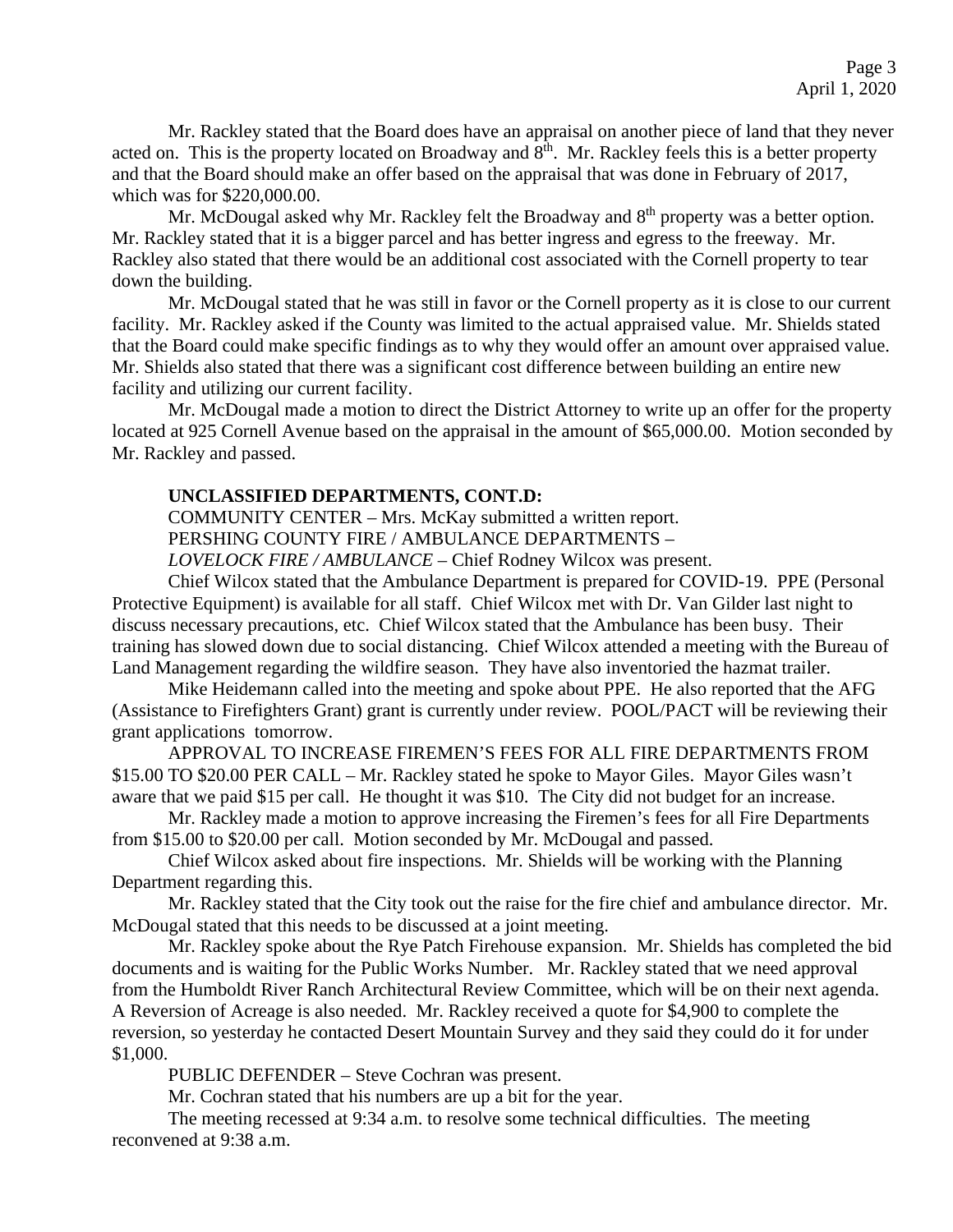IT DEPARTMENT – Justin Abbott was present.

Mr. Abbott stated that most of his activities have been geared toward the possibility of employees working from home. Mr. Abbott also stated that he has been working on a self-paced guide to transitioning to Office 365, since our in-person training was cancelled.

Mrs. Shank was concerned about security threats to our system if employees are working from home. Mr. Abbott stated that multi-factor authentication would be required, and no one would have VPN access.

Mr. McDougal stated that he had spoken with Marnee Benson of Burning Man regarding IT opportunities and the chance to work with Mr. Abbott.

ECONOMIC DEVELOPMENT – Heidi Lusby-Angvick participated in the meeting by phone. Mr. McDougal stated that Mrs. Lusby-Angvick didn't have any updates and Monday's PCEDA (Pershing County Economic Development Authority) meeting has been cancelled.

LEPC/EMERGENCY MANAGEMENT – Charlie Sparke was present.

Mr. Sparke gave an update on the current grants, saying that all paperwork is up to date. The SERC grant had some pending purchases to complete the grant. One is a \$3,000 yearly subscription for software for the Lovelock Fire Department, so he has turned authorization over to them to make the decision about purchasing the software. The other items have been ordered. Tomorrow's LEPC meeting has been cancelled.

*Discussion regarding exercising termination clause in the contract between Pershing County and Charles Sparke for his services as Director of Emergency Management:* Mrs. Shank stated that Mr. Sparke has been the Director of Emergency Management for about nine years. He has done a reasonable job chairing the LEPC Committee and submitting the annual grant paperwork, but a more proactive roll needs to be taken in our community and at a state level. This has become more evident in light of the recent COVID-19 pandemic. There has only been one LEPC meeting called in response to the pandemic and it was requested by Pershing General Hospital. Mrs. Shank feels there has been a loss of confidence in the LEPC members in terms of Mr. Sparke's leadership.

Mr. McDougal stated that this is the first he has heard of an issue and would like some more information. Mr. Rackley stated that he has also heard concerns about a lack of confidence from LEPC members. Mrs. Shank felt that Mr. Sparke should have reached out to the other entities asking what he could do to help.

Mr. Rackley stated that he recently spoke with Mr. Sparke and he had indicated that he was going to resign at the end of the Federal Fiscal Year, September 30, 2020. Mr. Sparke stated that he has also felt the lack of confidence. Mr. Sparke felt that there was a communication disconnect and an apparent misunderstanding about who had the authority to issue an Emergency Declaration. Mr. Sparke also stated that certain individuals have continually made comments about Mr. Sparke's job performance and he has received no back up from the Board when the claims are unfounded.

Mr. Shields stated that the misunderstanding that occurred had nothing to do with a lack of confidence or a questioning of Mr. Sparke's abilities and he apologized if that was felt.

Mr. McDougal stated that a job description, specifically setting out duties, etc. needs to be developed regardless of the outcome of this discussion.

Mrs. Shank stated that the Commission is responsible for not giving a clear picture of expectations.

Mr. Sparke also spoke about the NIMS (National Incident Management System) compliance, stating that it is not under his prevue. The Fire Departments need to complete the training and get in compliance.

Mr. Rackley made a motion to exercise the termination clause in the contract between Pershing County and Charles Sparke for his services as Director of Emergency Management. Motion seconded by Mrs. Shank. Mr. McDougal opposed. Motion carried.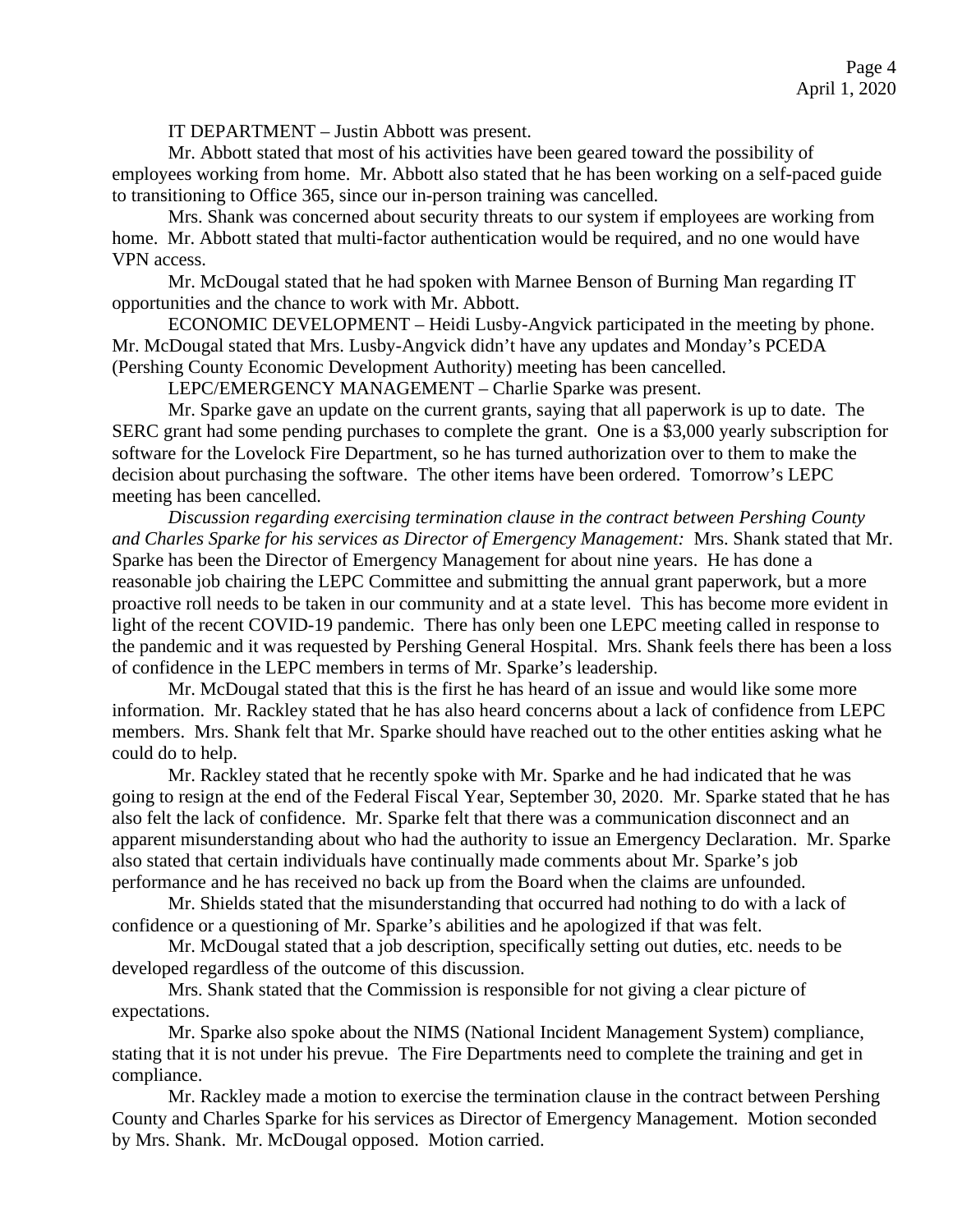*Appointment of Interim Director of Emergency Management:* Mr. Rackley suggested Sean Burke. Mr. McDougal reiterated the importance of drafting a job description.

Mr. Rackley made a motion to appoint Sean Burke as the Interim Director of Emergency Management. Motion seconded by Mr. McDougal and passed.

Mr. Sparke stated that he will work with Mr. Burke as needed.

## **PLANNING AND BUILDING DEPARTMENT / IMLAY WATER:** No report was given.

## **ELECTED DEPARTMENTS:**

LACEY DONALDSON, CLERK-TREASURER – Mrs. Donaldson stated that the office door is still locked, but they are helping people as needed. The issuance of Marriage Licenses is currently suspended throughout the state. Delinquent tax notices have been mailed. Mrs. Donaldson also gave the Board formal notice that the June 9, 2020 Primary Election will be a mail-in election.

JERRY ALLEN, SHERIFF – Sheriff Allen stated that POOL/PACT was supposed to perform a Jail Survey today and tomorrow, but it has been postponed. There are currently 11 inmates housed in the Jail, with 3 additional inmates being housed at different facilities. Sheriff Allen stated that they are isolating inmates the best they can and have been sanitizing a couple times per day. Sheriff Allen also reported that he met with Commissioner Shank and Dr. Van Gilder. He has inventoried the emergency trailers and will be restocking as needed. There are enough cots for 50 people. Sheriff Allen stated that he has yet to speak to the prison regarding their food services. Sheriff Allen also reported that he has locked the front doors to the building to limit exposure to staff and inmates. Those needing to enter the building will need to use the intercom and then will go through a health screening. Yesterday deputies assisted in closing down I-80 for about ½ hour due to a fatality.

Mr. McDougal stated that firearm sales have been added to the list of essential businesses. Sheriff Allen stated that Nevada never stopped selling firearms, but background checks are taking longer. Sheriff Allen also stated that Nevada Sheriffs have extended expiration dates for CCWs for the next 120 days.

*Discussion regarding grant funds through USDA and US Department of Justice:* Mrs. Shank has been doing some research regarding grant funding that is available for equipment needed by the Sheriff's office. There is funding available; however, they would only cover 35% of the cost. Mr. McDougal and Mr. Rackley felt any little bit would help with items we already budgeted for. Mrs. Shank will do some more research.

RENE CHILDS, RECORDER-AUDITOR – Mrs. Childs stated that the Tentative Budget is complete, and she is putting it in the mail today. Mrs. Childs also gave the Board a copy of a letter from the Nevada Land Title Association thanking the State's Recorders for making the necessary arrangements to continue recording documents.

*Approval to change priorities within Option Tax Fund to purchase 2 vehicles for the Pershing County Sheriff's Department:* Mrs. Shank read the current priority list. The Board would like to increase the vehicles for the Sheriff's Department from one to two; update the amount for the Sheriff's Department vehicles from \$62,000 to \$67,000; add a transportation van for the Sheriff's Department, not to exceed \$87,000; and reduce the command vehicles from four to two, as two have already been purchased.

Mr. Rackley made a motion to approve Resolution #20-0403, amending the priorities list for the Option Tax Fund by increasing the vehicles for the Sheriff's Department from one to two; updating the amount for the Sheriff's Department vehicles from \$62,000 to \$67,000; adding a transportation van for the Sheriff's Department, not to exceed \$87,000; and reducing the command vehicles from four to two, as two have already been purchased. Motion seconded by Mr. McDougal and passed.

*Approval of changes to the Capital Improvement Fund:* The Board reviewed the current list. There was discussion regarding some issues in the Senior Center kitchen. Mr. Rackley will work on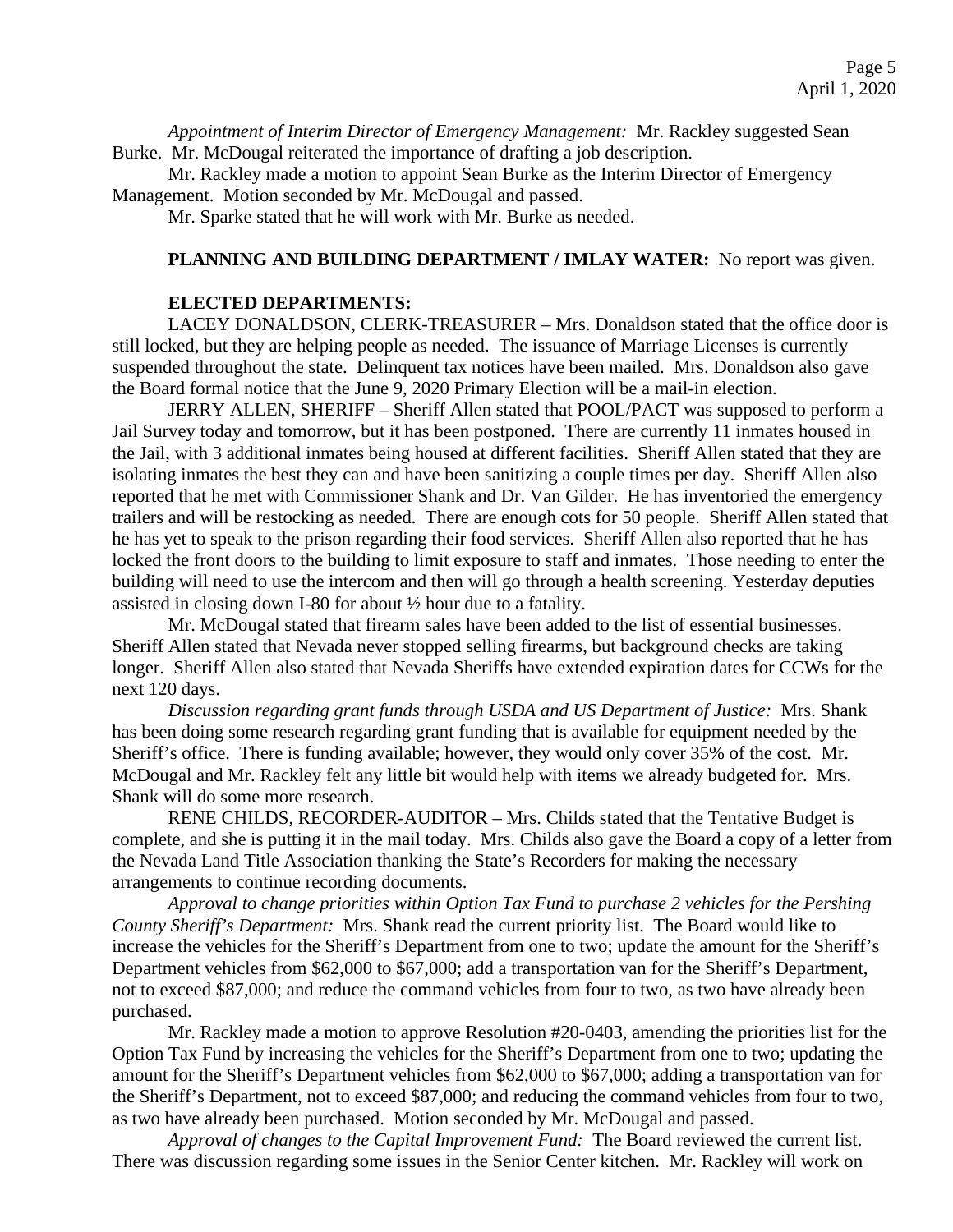getting a firm number for the work that needs to be done. It was also noted that, regarding the Law Library remodel, Judge Stephens only agreed to pay 1/3 of the cost.

BRYCE SHIELDS, DISTRICT ATTORNEY – *Approval of contracts with Karpel:* Mr. McDougal made a motion to approve the contracts with Karpel as presented. Motion seconded by Mr. Rackley and passed.

**RE-EVALUATION OF RESOLUTION #20-0302, DECLARATION OF EMERGENCY RELATING TO THE COVID-19 (CORONAVIRUS); POSSIBLE CHANGES TO COUNTY COMMISSION MEETING DATES:** Christina Dickerman, Pershing General Hospital, gave the Board a report from Dr. Van Gilder, Pershing County Health Officer. They are working on streamlining processes for when we start to see the effect of COVID-19. If a person is not in respiratory stress, they will be seen from their vehicle. They are looking into purchasing more PPE (Personal Protective Equipment) and re-usable supplies. They do have a Crisis Plan in place if the supplies get low. Mr. McDougal asked about testing kits. Mrs. Dickerman stated that they have them, but not enough for everyone. She also clarified that results are not done in-house and there is about a week turn-around time. The Prison is set up and prepared to deal with patients out there, so they won't be transporting them to PGH. The Board offered the use of the County's large event tent if needed.

The Board reviewed Resolution #20-0302 and discussed the safety of employees. There was a suggestion to allow Departments to implement rotating shifts, allowing the use of Administrative Leave with pay when not in the office. The Governor's Stay at Home Order was just extended through April 30th. Mrs. Shank would also recommend that the Community Center be closed. Mrs. Shank also wanted it to be clear that Administrative Leave isn't to be viewed as a vacation.

Mr. McDougal made a motion to adopt Resolution #20-0404, which would amend Resolution #20-0302, to allow departments to make scheduling changes as they see appropriate to accommodate social distancing, allowing paid Administrative Leave, and extending the Emergency Declaration through April 30<sup>th</sup>, to also include the closure of the Community Center. This will be revisited at each meeting. Motion seconded by Mr. Rackley and passed.

Regarding changes to Commission meeting dates, Mr. McDougal recommended that the agenda for the April  $15<sup>th</sup>$  meeting be as slim as possible, with only items needing action taken. The meeting will also be broadcast through Zoom. Mr. McDougal will attend through Zoom.

**PROCLAMATIONS AND AWARDS:** There were no proclamations or awards considered.

**BOARD APPOINTMENTS/RESIGNATIONS:** PERSHING COUNTY RECREATION BOARD, RESIGNATION OF TOM DONALDSON – Mr. McDougal made a motion to accept the resignation of Tom Donaldson from the Recreation Board. Motion seconded by Mr. Rackley and passed.

# **DAVID SKELTON, REQUEST FOR EQUIPPING AN EMERGENCY OPERATION CENTER (EOC) OR SATELLITE OPERATION CENTER (SOC) AT THE PERSHING COUNTY COMMUNITY CENTER:** Mr. Skelton gave a list of equipment to the Board. Charlie Sparke stated that there is \$4,000 in unspent grant funding that could be used for this equipment.

Mr. McDougal made a motion to approve David Skelton's request to equip an Emergency Operation Center (EOC) or a Satellite Operation Center (SOC) at the Community Center in an amount not to exceed \$4,000.00, which may be grant funds. Motion seconded by Mr. Rackley and passed.

**REQUEST FROM NACO (NEVADA ASSOCIATION OF COUNTY OFFICIALS) TO WRITE A LETTER TO 3M COMPANY FOR NV PPE MANUFACTURING PLANT, POLAR SHADES, TO PRODUCE MASKS AND GOWNS DUE TO THE SHORTAGE FROM COVID-19:** Mr. Rackley made a motion to send a letter to 3M Company requesting that their Nevada PPE